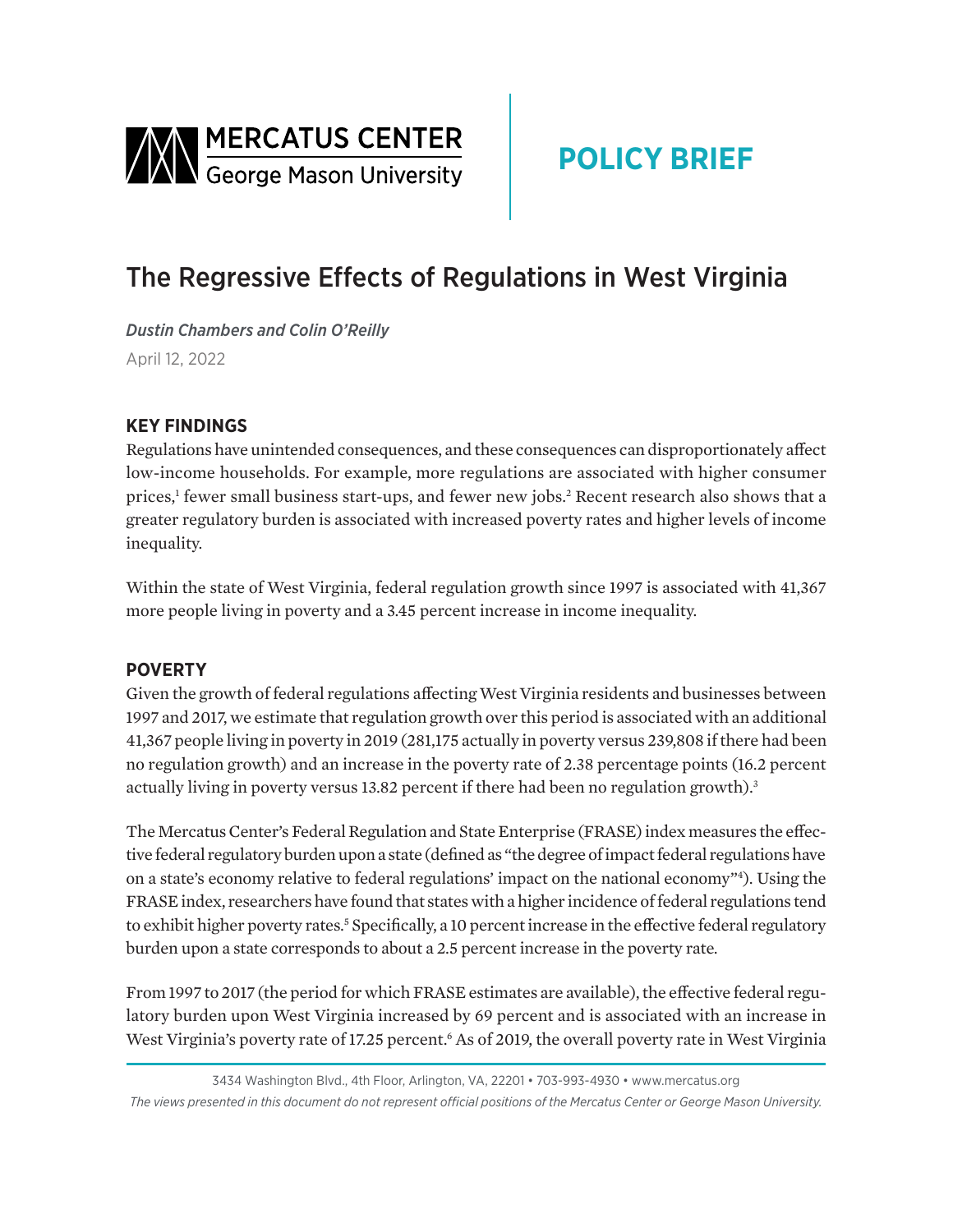<span id="page-1-0"></span>stood at 16.2 percent.<sup>7</sup> If the increase in the regulatory burden had not occurred, our research sug-gests that the poverty rate could have been as low as 13[.8](#page-2-0)2 percent in 2019.<sup>8</sup> Though this may not seem like a large difference in relative terms, it would have amounted to *41,367 fewer people living in poverty in West Virginia in 2019*.

#### **INCOME INEQUALITY**

We estimate that the accumulation of federal regulation affecting West Virginia residents and businesses between 1[9](#page-2-0)97 and 2017 is associated with a 3.45 percent increase in income inequality.<sup>9</sup>

Using the FRASE index, researchers have found that states with a higher incidence of federal regulations also have higher levels of income inequality. Specifically, a 10 percent increase in the effective federal regulatory burden upon a state corresponds to an approximate 0.5 percent increase in the state's Gini coefficient (the most commonly used measure of income inequality).<sup>[10](#page-2-0)</sup>

In view of the link between rising poverty and federal regulations, the increase in income inequality in West Virginia is not surprising. From 1997 to 2017, the effective federal regulatory burden upon West Virginia increased by 69 percent,<sup>11</sup> *and that increase is associated with a 3.45 percent increase in West Virginia's level of income inequality*. [12](#page-2-0) As of 2018, West Virginia was the 50th most unequal state in terms of income inequality  $(1 = \text{most inequality}, 50 = \text{least inequality})$ .<sup>13</sup>

#### **ABOUT THE AUTHORS**

Dustin Chambers is a professor of economics in the Perdue School of Business at Salisbury University, a senior affiliated scholar at the Mercatus Center at George Mason University, and a policy adviser at the Heartland Institute. Chambers is an applied econometrician who has published widely on the topics of income inequality, poverty, and economic growth. His most recent research focuses on the regressive effects of government regulations, including their unintended impact on consumer prices, entrepreneurship, and social mobility vis-à-vis income inequality and poverty. He earned his MA in economics from UCLA and his PhD in economics from the University of California at Riverside.

Colin O'Reilly is an associate professor of economics in the Heider College of Business at Creighton University and a scholar at Creighton's Menard Family Institute for Economic Inquiry. Since receiving his PhD in economics from Suffolk University in 2014, he has published more than a dozen articles studying institutions and economic development in such peer-reviewed journals as *World Development*, *Economica*, and *Public Choice*. His current research studies the relationship between regulation, rent-seeking, and income inequality.